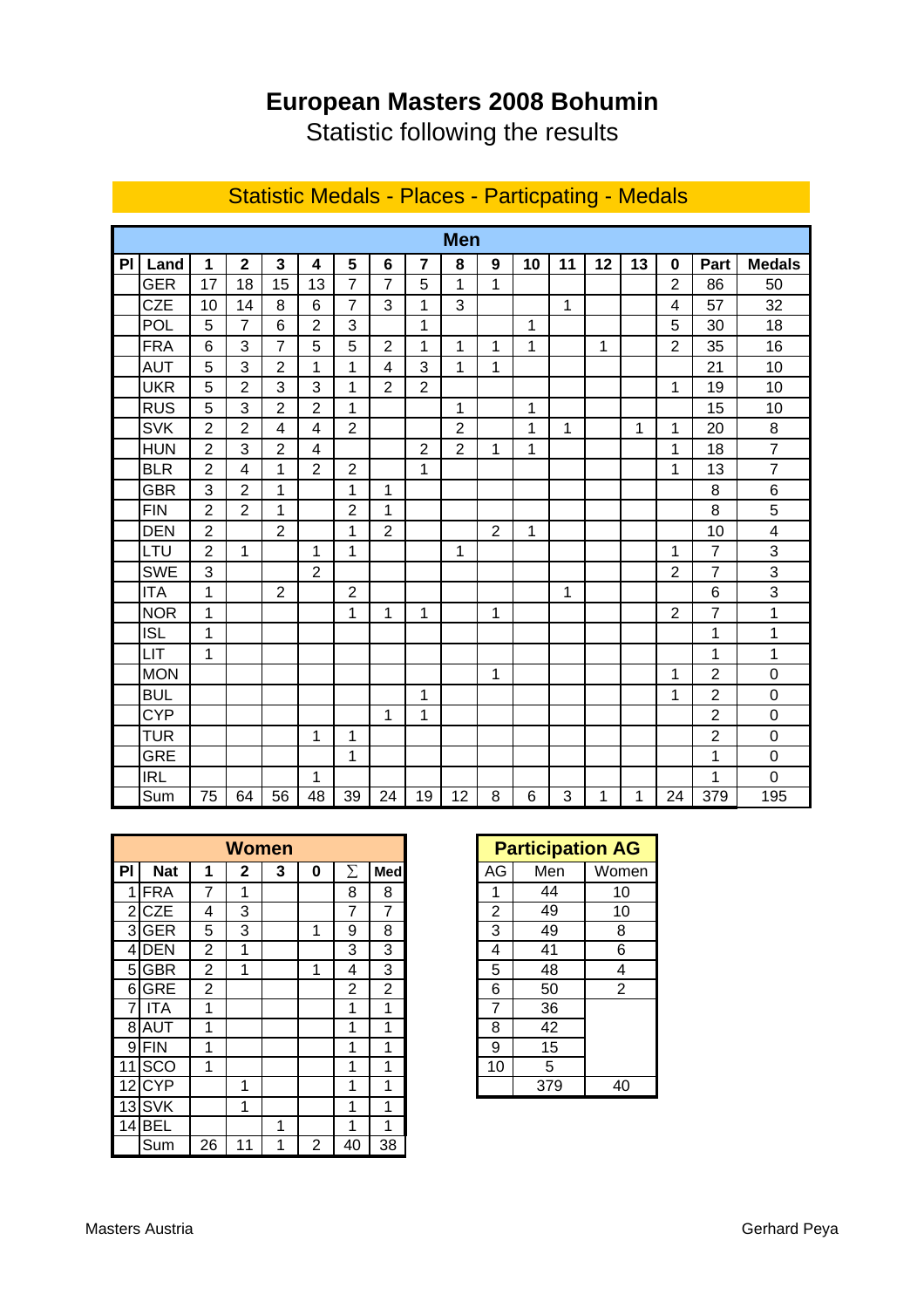|                | <b>Medalsdistribution</b> |                 |                         |                |                                      |                |                |                     |                     |                      |
|----------------|---------------------------|-----------------|-------------------------|----------------|--------------------------------------|----------------|----------------|---------------------|---------------------|----------------------|
|                |                           |                 |                         | Men            |                                      |                |                | Women               |                     | Σ                    |
| PI             | <b>Nat</b>                | G               | $\mathbf{s}$            | $\mathbf B$    | Σ                                    | G              | $\mathbf{s}$   | B                   | Σ                   | $\overline{\Sigma}$  |
| 11             | <b>GER</b>                | 17              | 18                      | 15             | 50                                   | 5              | 3              |                     | 8                   | 58                   |
|                | $2$ CZE                   | 10              | 14                      | 8              | $\overline{32}$                      | $\overline{4}$ | $\overline{3}$ |                     | $\overline{7}$      | $\overline{39}$      |
|                | 3 FRA                     | $\overline{6}$  | $\overline{3}$          | $\overline{7}$ | 16                                   | $\overline{7}$ | $\overline{1}$ |                     | 8                   | 24                   |
|                | 4 POL                     | $\overline{5}$  | $\overline{7}$          | $6\phantom{1}$ | 18                                   |                |                |                     | $\mathbf 0$         | 18                   |
|                | 5 AUT                     | $\overline{5}$  | $\overline{3}$          | $\overline{2}$ | 10                                   | $\overline{1}$ |                |                     | 1                   | 11                   |
|                | 6UKR                      | $\overline{5}$  | $\overline{2}$          | $\overline{3}$ | 10                                   |                |                |                     | $\overline{0}$      | 10                   |
|                | 7 GBR                     | 3               | $\overline{2}$          | 1              | 6                                    | $\overline{2}$ | 1              |                     | $\overline{3}$      | 9                    |
|                | 8 SVK                     | $\overline{2}$  | $\overline{2}$          | 4              | 8                                    |                | $\overline{1}$ |                     | $\mathbf{1}$        | 9                    |
|                | 9RUS                      | 5               | $\overline{3}$          | $\overline{2}$ | 10                                   |                |                |                     | 0                   | 10                   |
|                | $10$ BLR                  | $\overline{2}$  | $\overline{\mathbf{4}}$ | 1              | $\overline{7}$                       |                |                |                     | 0                   | $\overline{7}$       |
|                | 11 DEN                    | $\overline{2}$  |                         | $\overline{2}$ | $\overline{\mathbf{4}}$              | $\overline{2}$ | $\mathbf{1}$   |                     | 3                   | $\overline{7}$       |
|                | 12 HUN                    | $\overline{2}$  | 3                       | $\overline{2}$ | $\overline{7}$                       |                |                |                     | 0                   | 7                    |
|                | $13$ FIN                  | $\overline{2}$  | $\overline{2}$          | $\overline{1}$ | $\overline{5}$                       | $\overline{1}$ |                |                     | $\mathbf 1$         | 6                    |
|                | $14$ LTU                  | $\overline{2}$  | $\overline{1}$          |                | $\overline{3}$                       |                |                |                     | 0                   | 3                    |
|                | 15 SWE                    | $\overline{3}$  |                         |                | $\overline{3}$                       |                |                |                     | 0                   | 3                    |
|                | $16$ ITA                  | $\overline{1}$  |                         | $\overline{2}$ | $\overline{3}$                       | $\overline{1}$ |                |                     | $\mathbf 1$         | 4                    |
|                | 17 GRE                    |                 |                         |                | $\mathbf 0$                          | $\overline{2}$ |                |                     | $\overline{2}$      | $\overline{2}$       |
|                | $18$ ISL                  | $\overline{1}$  |                         |                | 1                                    |                |                |                     | 0                   | $\mathbf 1$          |
|                | $19$ LIT                  | $\overline{1}$  |                         |                | 1                                    |                |                |                     |                     | $\overline{1}$       |
|                | 20 NOR                    | $\overline{1}$  |                         |                | 1                                    |                |                |                     | 0                   | $\mathbf 1$          |
|                | $21$ CYP                  |                 |                         |                | $\boldsymbol{0}$                     |                | $\mathbf{1}$   |                     | $\mathbf 1$         | $\overline{1}$       |
|                | $22$ BEL                  |                 |                         |                | $\boldsymbol{0}$                     |                |                | $\overline{1}$      | 1                   | $\mathbf 1$          |
|                | 23 SCO                    |                 |                         |                | $\mathbf 0$                          | 1              |                |                     | 1                   | 1                    |
|                | Sum                       | 75              | 64                      | 56             | 195                                  | 26             | 11             | 1                   | 38                  | 233                  |
|                |                           |                 |                         |                | <b>Entries - Starts - Difference</b> |                |                |                     |                     |                      |
|                |                           |                 | <b>Men</b>              |                |                                      | Women          |                |                     | Together            |                      |
|                |                           |                 |                         |                |                                      |                |                |                     |                     |                      |
| PI             | <b>Nat</b>                | Entry           | <b>Start</b>            | Diff           | Entry                                | <b>Start</b>   | Diff           | Entry               | <b>Start</b>        | Diff                 |
| 1 <sup>1</sup> | <b>GER</b>                | 109             | 86                      | 23             | 10                                   | 9              | 1              | 119                 | 95                  | 24                   |
|                | $2$ CZE                   | 73              | $\overline{57}$         | 16             | $\overline{7}$                       | $\overline{7}$ | $\mathbf 0$    | 80                  | 64                  | 16                   |
|                | 3 FRA                     | 39              | $\overline{35}$         | 4              | 9                                    | 8              | 1              | 48                  | 43                  | $\overline{5}$       |
|                | 4 POL                     | 36              | $\overline{30}$         | $\overline{6}$ |                                      |                |                | 36                  | 30                  | $\overline{6}$       |
|                | 5 AUT                     | $\overline{31}$ | $\overline{21}$         | 10             | $\overline{1}$                       | 1              | $\pmb{0}$      | $\overline{32}$     | $\overline{22}$     | $\overline{10}$      |
|                | 6SVK                      | 23              | 20                      | 3              | 1                                    | 1              | 0              | 24                  | 21                  | 3                    |
|                | 7UKR                      | 21              | 19                      | $\overline{2}$ |                                      |                |                | 21                  | 19                  | $\overline{2}$       |
|                | 8 HUN                     | 20              | 18                      | $\overline{c}$ |                                      |                |                | 20                  | 18                  | $\overline{c}$       |
|                | 9RUS                      | 18              | 15                      | 3              |                                      |                |                | 18                  | 15                  | 3                    |
|                | $13$ BLR                  | 14              | 13                      | $\mathbf{1}$   |                                      |                |                | 14                  | 13                  | 1                    |
|                | 11 DEN                    | 11              | 10                      | $\mathbf{1}$   | 3                                    | 3              | 0              | 14                  | 13                  | $\overline{1}$       |
|                | $10$ FIN                  | 14              | 8                       | 6              | $\mathbf{1}$                         | $\mathbf 1$    | 0              | 15                  | 9                   | 6                    |
|                | $12$ GBR                  | 10              | 8                       | $\overline{2}$ | 4                                    | $\overline{4}$ | 0              | 14                  | 12                  | $\overline{2}$       |
|                | 14 SWE                    | 13              | $\overline{7}$          | 6              |                                      |                |                | 13                  | $\overline{7}$      | 6                    |
|                | 16LTU                     | $\overline{7}$  | $\overline{7}$          | 0              |                                      |                |                | 7                   | $\overline{7}$      | 0                    |
|                | 18 NOR                    | $\overline{7}$  | $\overline{7}$          | 0              |                                      |                |                | $\overline{7}$      | $\overline{7}$      | 0                    |
|                | $17$ ITA                  | 8               | 6                       | $\overline{2}$ | 1                                    | 1              | 0              | 9                   | $\overline{7}$      | $\overline{2}$       |
|                | 20CYP                     | $\overline{c}$  | $\overline{2}$          | 0              | 1                                    | $\mathbf{1}$   | 0              | $\overline{3}$      | 3                   | 0                    |
|                | $22$ <b>BUL</b>           | $\overline{c}$  | $\overline{c}$          | 0              |                                      |                |                | $\overline{c}$      | $\boldsymbol{2}$    | 0                    |
|                | $23$ TUR                  | $\overline{2}$  | $\overline{2}$          | 0              |                                      |                |                | $\overline{2}$      | $\overline{2}$      | 0                    |
|                | $24$ MON                  | $\overline{2}$  | $\overline{2}$          | 0              |                                      |                |                | $\overline{2}$      | $\overline{2}$      | 0                    |
|                | $15$ LIT                  | $\mathbf{1}$    | $\mathbf{1}$            | 0              |                                      |                |                | 1                   | $\mathbf{1}$        | 0                    |
|                | 19 GRE                    | $\overline{2}$  | $\mathbf{1}$            | 1              | 3                                    | $\overline{2}$ | 1              | 5                   | 3                   | $\overline{2}$       |
|                | 26 ISL                    | $\mathbf{1}$    | $\mathbf{1}$            | 0              |                                      |                |                | $\mathbf{1}$        | $\mathbf{1}$        | 0                    |
|                | 28 IRE                    | $\overline{2}$  | $\mathbf{1}$            | $\mathbf{1}$   |                                      |                |                | $\overline{2}$      | $\mathbf{1}$        | 1                    |
| 21             | <b>SCO</b>                | $\overline{2}$  | 0                       | $\overline{2}$ | $\mathbf{1}$                         | $\mathbf 1$    | 0              | 3                   | $\mathbf{1}$        | $\overline{2}$       |
|                | $25$ CRO                  | $\mathbf{1}$    | 0                       | $\mathbf{1}$   |                                      |                |                | $\mathbf{1}$        | 0                   | $\mathbf{1}$         |
|                | $27$ BEL<br>Sum           | 471             | 379                     | 92             | 1<br>43                              | 1<br>40        | 0<br>3         | $\mathbf{1}$<br>514 | $\mathbf{1}$<br>419 | 0<br>$\overline{95}$ |